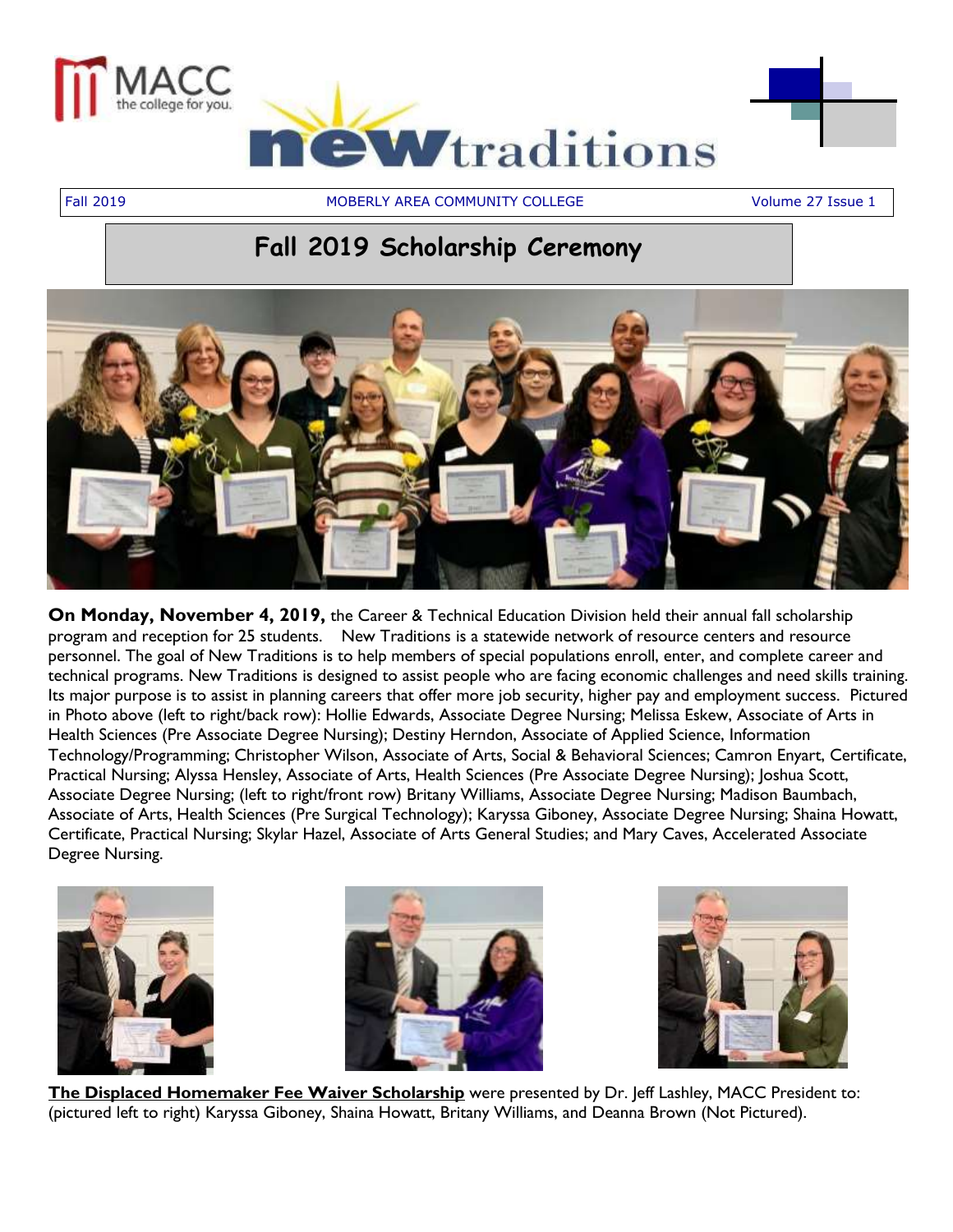**The MACC Institutional Scholarships** were also presented by Dr. Jeff Lashley to: (pictured left to right): Alyssa Hensley, Christopher Wilson, and Layla Warren.







**The Breaking Traditions Scholarship** recipients were selected by their instructors and submitted to a committee governed by the Department of Elementary & Secondary Education. This year, MACC had two students selected to represent the region in career areas dominated by the opposite gender. Those regional winners were also provided a renewable scholarship for the fall 2019 and spring 2020 semesters. Those students were presented with their awards by Dr. Jeff Lashley (pictured left to right): Joshua Scott and Destiny Herndon.





The next group of scholarships are provided by local individuals and organizations. Each photo is labeled with the scholarship title/provider and recipient.



Barb Riley Presented **Beta Sigma Phi Scholarship** to Madison Baumbach



Carol Lee Hazlet Presented **Carol Lee Hazlet Scholarship** to Skyler Hazel



**Darrell Stuart Memorial Huntsville Business Scholarship** presented to Shawna Patterson



**Women Scholarship** presented to Caitlyn **Templeton** 



Tracey Enochs Presented **Kimberly Anne Enochs Memorial Scholarship** to Hollie Edwards



Betty Mayo Presented **New Traditions Advisory Committee Scholarship** to Melissa Eskew



Nita Enochs Presented **Ruth Lawrence Memorial Scholarship** to Camron Enyart



Nita Enochs Presented **Ruth Lawrence Memorial Scholarship** to Mary Caves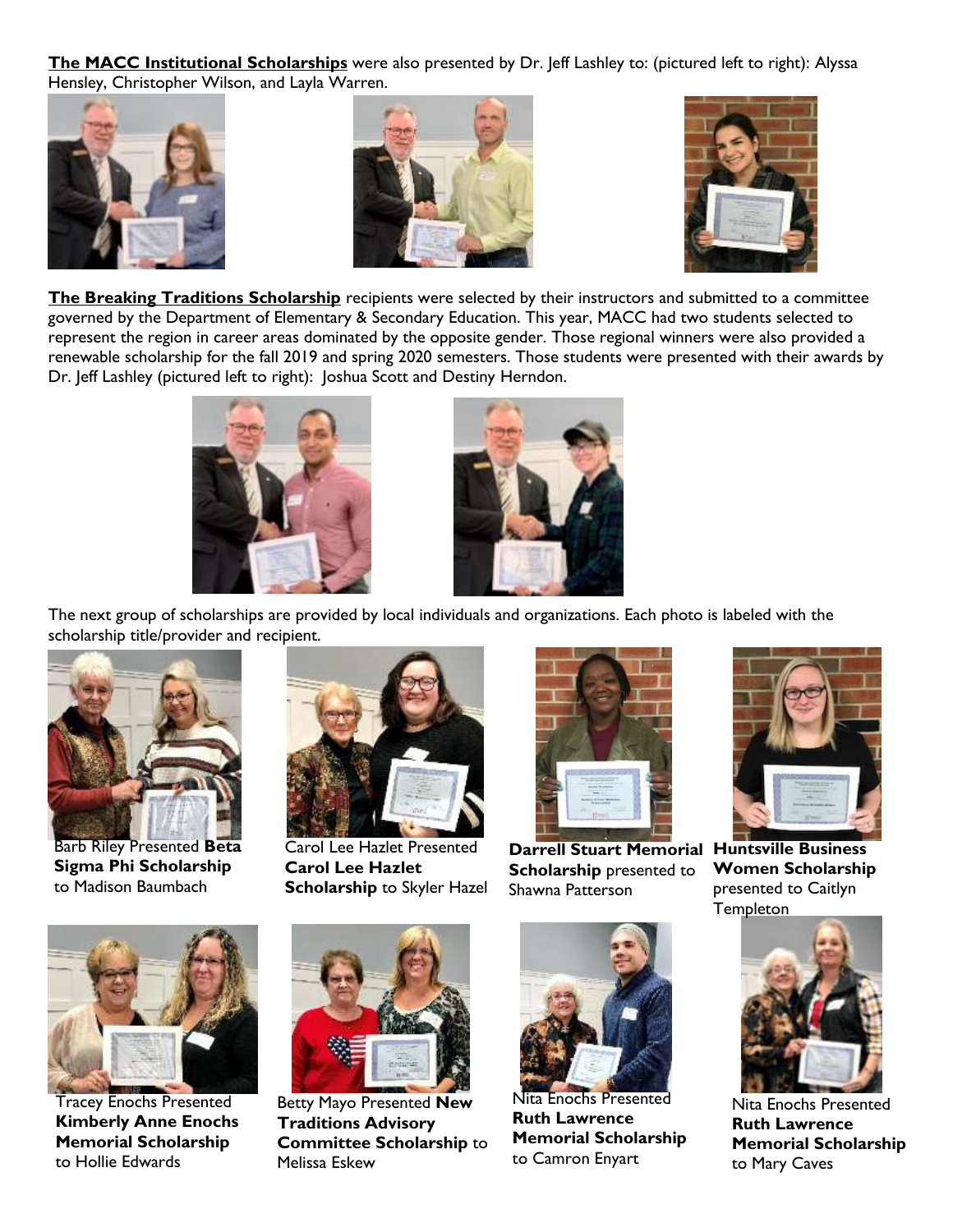

**2654/Moberly Scholarship** presented to Jobea Parker



**VFW Auxiliary 2654/Moberly Scholarship** presented to Dalton Butler

Other Scholarships awarded to recipients unable to attend the ceremony or make arrangements for a photo are as follows: **Family & Community Education Scholarship** presented to Rylie Clingham and Ian Tarvin **Grimshaw & Associates Fall Scholarship** presented to Terri Istre **Hannibal Carbide Tool, Inc**. Fall Scholarship presented to Kaylee Waddell **Minervini Memorial Scholarship** presented to Jason Harbour **PEO KJ Chapter Scholarship** presented to Alisha Tuck

MACC thanks each and every scholarship provider. These scholarships help students with tuition, fees, books, supplies/ technology or equipment, lab fees, etc. We appreciate the dedication and support for our students!



Who is eligible for New Traditions? Individuals must meet qualifications to be in the New Traditions Program and complete an Intake form to be considered for any of the scholarship opportunities. Non-traditional students are individuals who are seeking employment in an occupation traditionally dominated by the opposite gender. Single-parents are individuals who are unmarried or legally separated from their spouse and are pregnant or have a minor child(ren) for which the parent has either sole or joint custody. Displaced Homemakers are individuals who are divorced, widowed, separated, or have a disabled spouse, and must prepare for paid employment. Individuals from Economically Disadvantaged Families including foster children. Girls and women 14-25 are female students seeking vocational skills to enable them to support themselves and their families. Individuals with disabilities and individuals with other barriers to educational achievement, including limited English proficiency. It is important to note that the committee selecting recipients also look at the number of hours the student is enrolled in as well as their GPA. <http://www.macc.edu/index.php/services/new-traditions>

The spring scholarship ceremony is set for **Monday, March 16, 2020 at 2 pm in the Gary Steffes Conference Room** (lower level of Main Building on Moberly Campus). For more information or to request an application form, contact Sonda Stuart at 660.263.4100 ext 11232 or sondas@macc.edu.